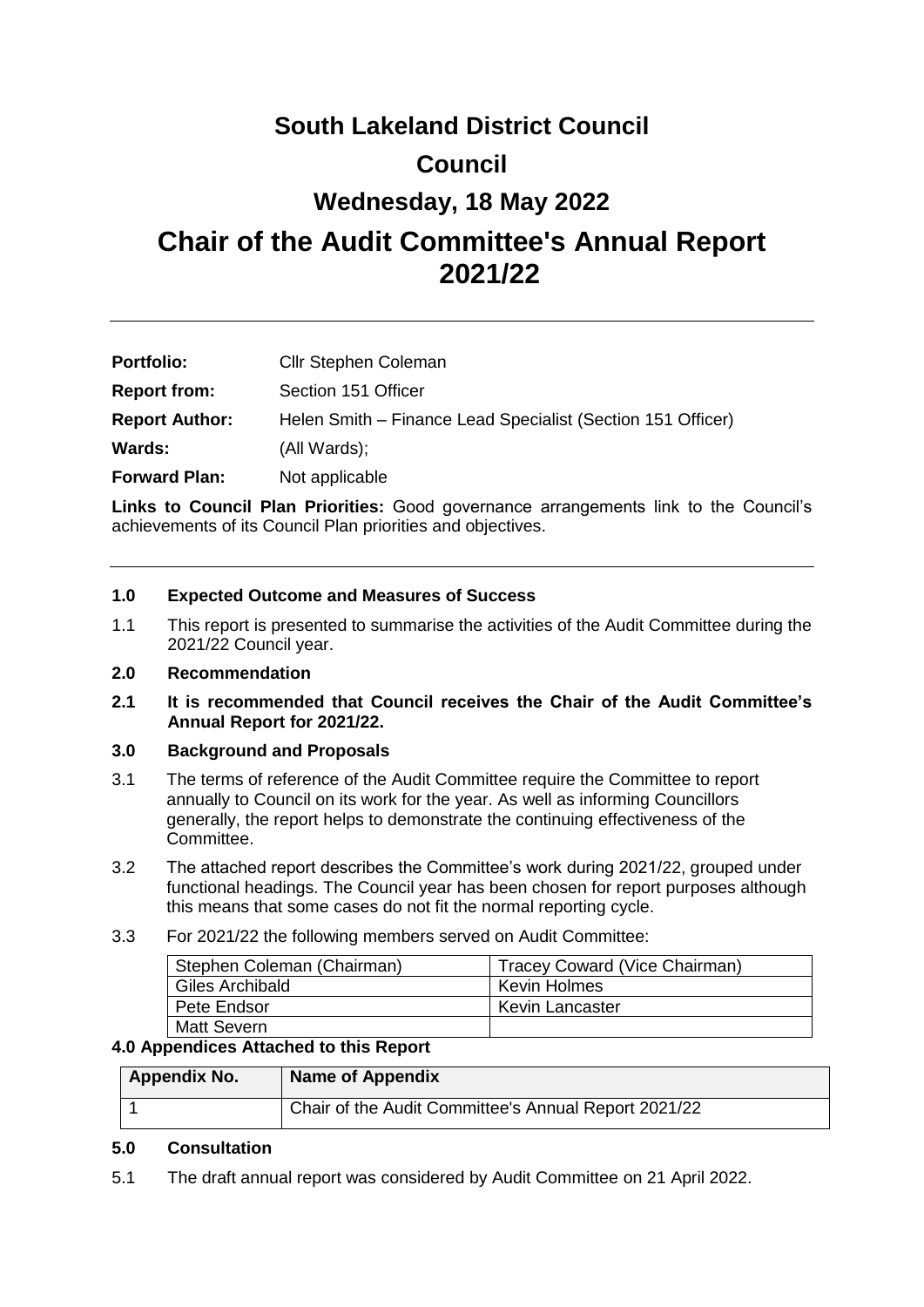# **6.0 Alternative Options**

6.1 The Committee's terms of reference require the Chairman to produce this report; its contents are subject to consideration by Members.

# **7.0 Implications**

# **Financial, Resources and Procurement**

7.1 This report has no direct financial implications.

# **Human Resources**

7.2 This report has no direct human resources implications

# **Legal**

7.3 There are no legal implications arising from this report.

#### **Health and Sustainability Impact Assessment**

- 7.4 Have you completed a Health and Sustainability Impact Assessment? No
- 7.5 If you have not completed an Impact Assessment, please explain your reasons: this report relates to a review of corporate governance and is considered to have no Health, Social, Economic and Environmental impacts.

|                                          |                                                                                      | <b>Positive</b> | <b>Neutral</b> | <b>Negative</b> | <b>Unknown</b> |
|------------------------------------------|--------------------------------------------------------------------------------------|-----------------|----------------|-----------------|----------------|
| <b>Environment</b><br>and Health         | Greenhouse gases<br>emissions                                                        |                 | $\sf X$        |                 |                |
|                                          | <b>Air Quality</b>                                                                   |                 | $\sf X$        |                 |                |
|                                          | Biodiversity                                                                         |                 | $\sf X$        |                 |                |
|                                          | Impacts of Climate<br>Change                                                         |                 | $\sf X$        |                 |                |
|                                          | Reduced or zero<br>requirement for energy,<br>building space, materials<br>or travel |                 | $\sf X$        |                 |                |
|                                          | <b>Active Travel</b>                                                                 |                 | X              |                 |                |
| <b>Economy and</b><br><b>Culture</b>     | Inclusive and sustainable<br>development                                             |                 | $\sf X$        |                 |                |
|                                          | Jobs and levels of pay                                                               |                 | $\sf X$        |                 |                |
|                                          | Healthier high streets                                                               |                 | $\sf X$        |                 |                |
|                                          | Culture, creativity and<br>heritage                                                  |                 | $\sf X$        |                 |                |
| <b>Housing and</b><br><b>Communities</b> | Standard of housing                                                                  |                 | $\sf X$        |                 |                |
|                                          | Access to housing                                                                    |                 | $\sf X$        |                 |                |
|                                          | Crime                                                                                |                 | X              |                 |                |

7.6 Summary of Health and Sustainability Impacts

# **Equality and Diversity**

7.7 Have you completed an Equality Impact Analysis? No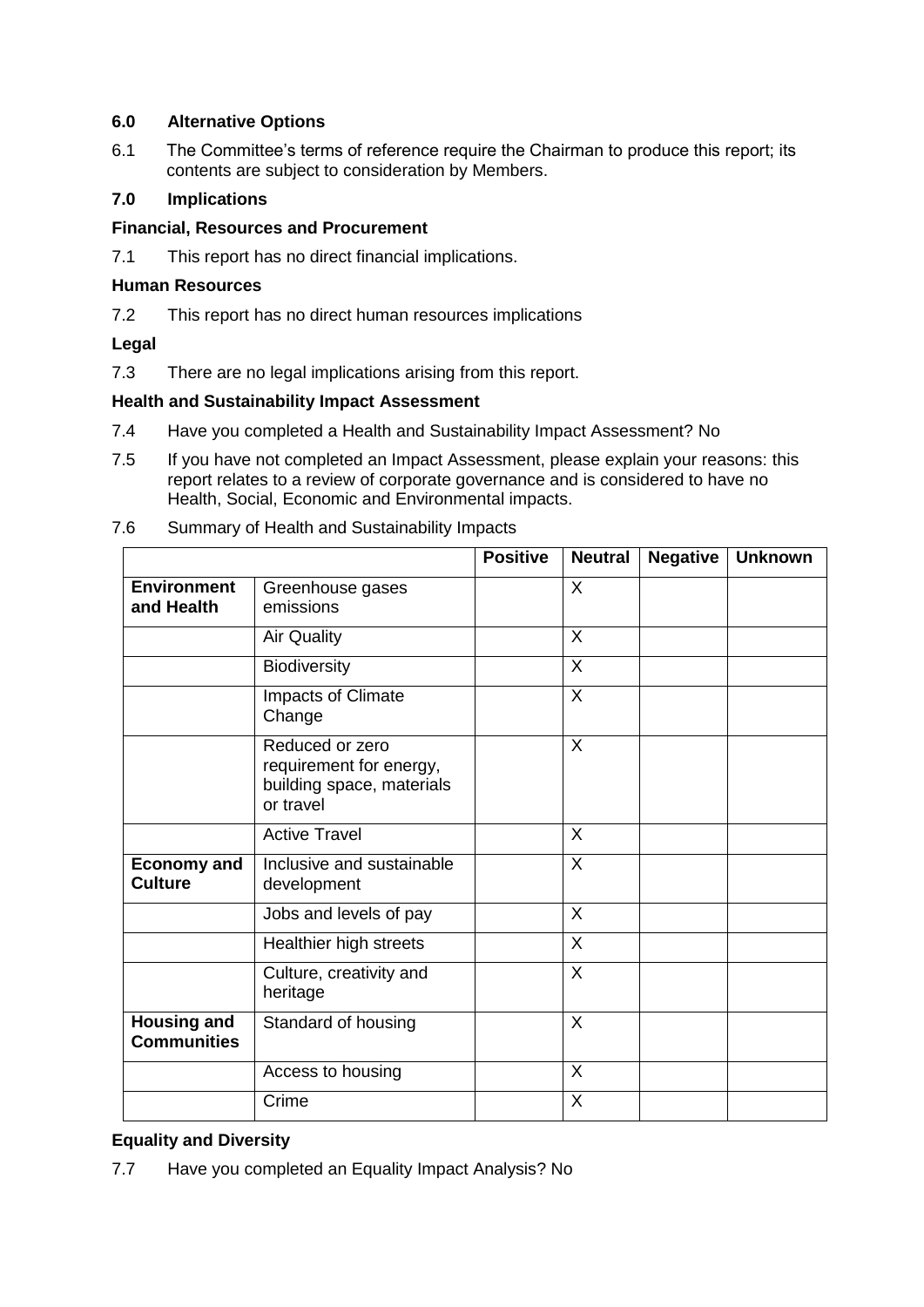7.8 If you have not completed an Impact Analysis, please explain your reasons: this report relates to a review of corporate governance and is considered to have no Equality and Diversity impacts.

| Please indicate: $P =$ Positive impact; $0 =$ Neutral; N = Negative; Enter "X" |   |          |    |   |
|--------------------------------------------------------------------------------|---|----------|----|---|
| Age                                                                            | Р | 0        | X  | N |
| <b>Disability</b>                                                              | Р | $\Omega$ | X  | N |
| Gender reassignment (transgender)                                              | P | 0        | X  | N |
| Marriage & civil partnership                                                   | Р | 0        | X  | N |
| <b>Pregnancy &amp; maternity</b>                                               | Р | 0        | X  | N |
| <b>Race/ethnicity</b>                                                          | P | 0        | X  | N |
| <b>Religion or belief</b>                                                      | P | 0        | X  | N |
| Sex/gender                                                                     | Р | 0        | X. | N |
| <b>Sexual orientation</b>                                                      | P | 0        | X  | N |
| <b>Armed forces families</b>                                                   | Р | 0        | X  | N |
| <b>Rurality</b>                                                                | Р | 0        | X  | N |
| Socio-economic disadvantage                                                    | P | 0        | X  | N |

7.9 Summary of Equality and Diversity impacts

| <b>Risk Management</b>                                  | <b>Consequence</b> | <b>Controls required</b> |
|---------------------------------------------------------|--------------------|--------------------------|
| No discernible risks in the<br>production of the report |                    |                          |

# **Contact Officers**

Helen Smith, Finance Lead Specialist (Section 151), South Lakeland District Council, 01539 793333, h.smith@southlakeland.gov.uk

#### **Background Documents Available**

| <b>Name of Background document</b> | Where it is available |
|------------------------------------|-----------------------|
| None                               |                       |

#### **Tracking Information**

| Signed off by             | Date sent | Date Signed off |
|---------------------------|-----------|-----------------|
| Section 151 Officer       | N/A       | N/A             |
| <b>Monitoring Officer</b> | N/A       | N/A             |
| <b>CMT</b>                | N/A       | N/A             |

| <b>Circulated to</b>            | Date sent |
|---------------------------------|-----------|
| <b>Lead Specialist</b>          | N/A       |
| Human Resources Lead Specialist | N/A       |
| <b>Communications Team</b>      | N/A       |
| Leader                          | N/A       |
| <b>Committee Chairman</b>       | N/A       |
| Portfolio Holder                | N/A       |